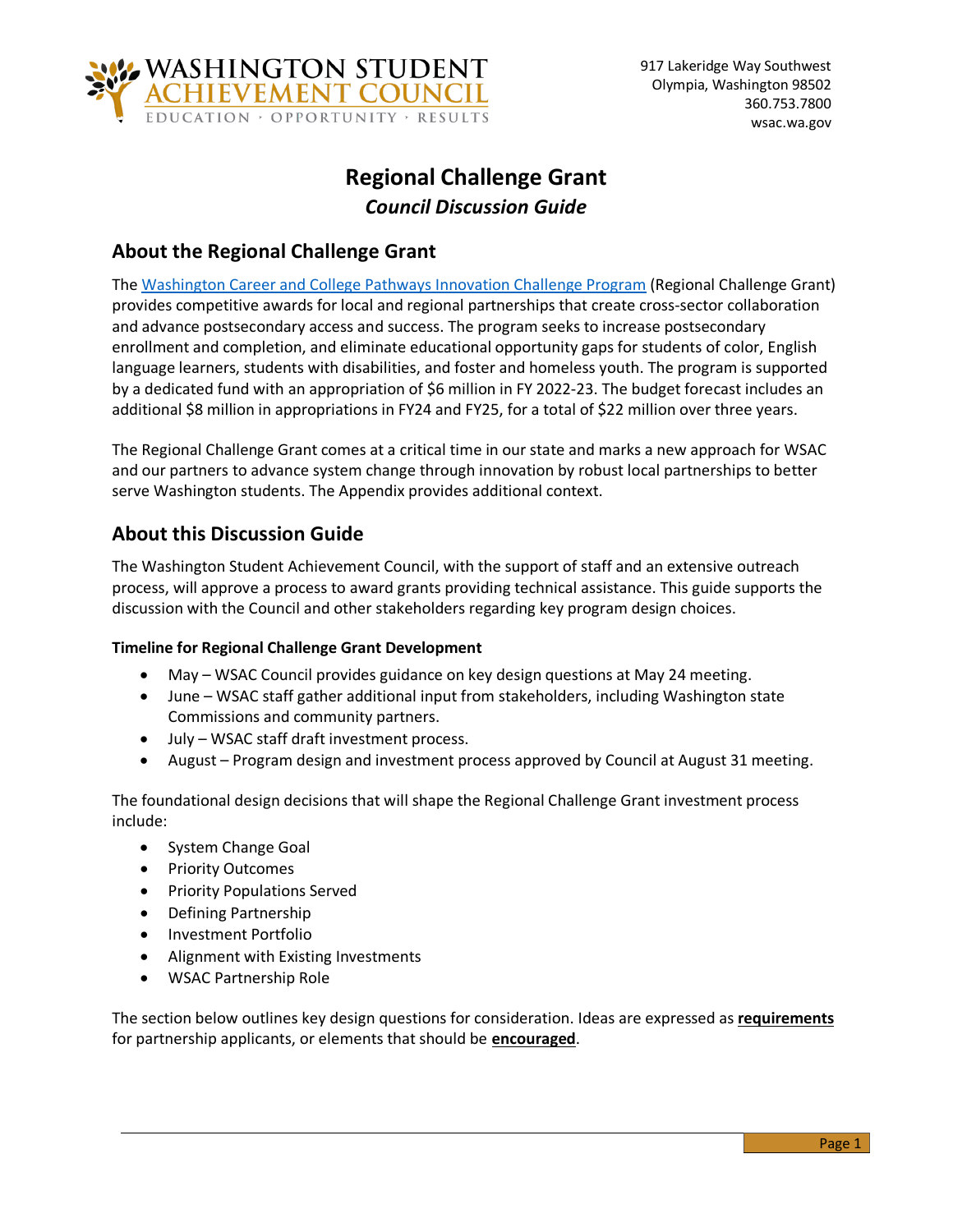#### **As you read the discussion guide, ask yourself the following questions:**

- 1. Are these the right requirements for our Regional Challenge Grant investments? Are there elements we list as "to be encouraged" that you think should be "requirements," or vice versa?
- 2. What feels unclear or requires more discussion?
- 3. What is missing and needs to be added?

### **Design Questions for Discussion**

#### **Regional Challenge Grant System Change Goal**

#### **Design Question: What is the systemic change the Regional Challenge Grant is trying to impact?**

The Regional Challenge Grant seeks to advance statewide postsecondary educational attainment goals by expanding the number of local and regional partnerships that are intentionally focused on increasing postsecondary enrollment and credential completion for students of color and other low-income and underserved student groups. This systemic change will be demonstrated by:

- Investing in a diverse range of local partnerships throughout Washington state that are focused on advancing educational equity in their communities.
- New sectors and partners becoming involved in supporting improved college and career pathways.
- Increased involvement of community-based organizations with deep knowledge of target populations and how to support their success.
- Meaningful engagement of families and students in guiding the supports they receive.
- Smoother transitions for high school students and returning adults between systems (e.g., high school, postsecondary, employment).
- K-12 leaders working much more closely with their local community colleges and four-year colleges, and institutional leaders working much more closely with community-based student support providers and other civic leaders who share commitment to the goals.
- A shift in mindset and culture toward community accountability for postsecondary access and success outcomes—especially for priority student populations.

#### **Priority Outcomes**

**Design Question: What are the core student outcomes the Regional Challenge Grant is trying to achieve?**

#### **Required:**

Partnerships must be working to eliminate opportunity gaps for students of color, low-income students, English language learners, students with disabilities, and foster and homeless youth, as well as working to do one or both of the following:

- Increase direct enrollment of high school students
- Increase enrollment of adults returning to education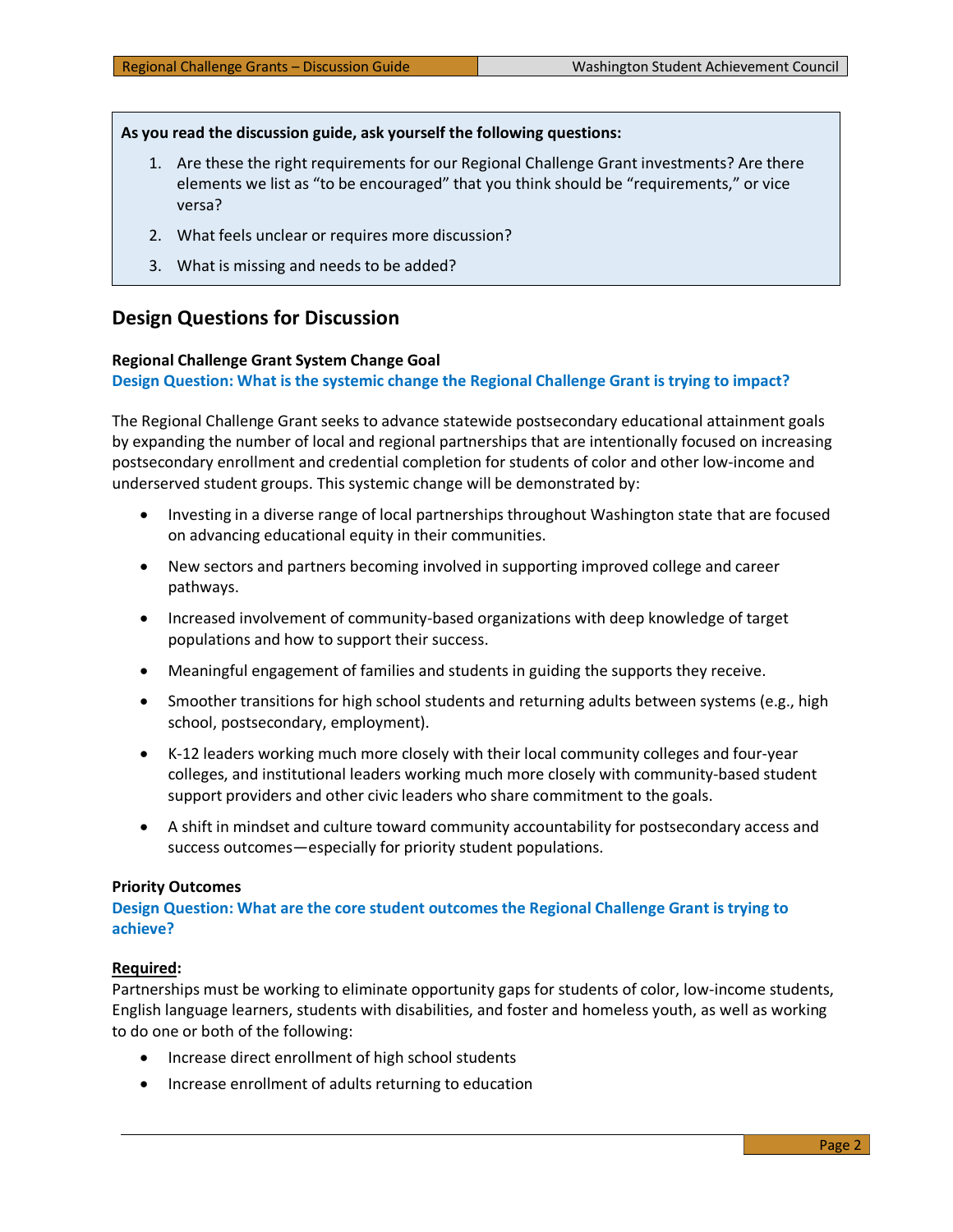#### **Encouraged:**

The Regional Challenge Grant also encourages partnerships to focus on increasing student credential completion, including industry-recognized credentials, certificates, two-year degrees, four-year degrees, and apprenticeships. To achieve Washington's statewide attainment goal of 70% postsecondary completion, improvements in enrollment need to be sustained with strong persistence supports for students.

#### **Priority Populations Served**

**Design Question: What is the target population for Regional Challenge Grant investments?**

#### **Required:**

The legislation requires that partnerships work to improve outcomes and eliminate opportunity gaps for students of color, English language learners, students with disabilities, and foster and homeless youth.

#### **Encouraged:**

In addition to the above populations, partnerships are encouraged to serve other students that are underrepresented in postsecondary or face increased barriers to credential attainment, including but not limited to:

- Low-income students
- Opportunity Youth, youth ages 16-24 who are disconnected from school or work
- Youth or adults that did not complete high school
- First-generation college students
- Incarcerated or formerly incarcerated youth and adults
- LGBTQIA+ students

Many Washington students experience intersectional identities that can create overlapping and compounding systems of disadvantage that impact their access to postsecondary. Local communities are the experts in understanding the needs of their communities and are encouraged to identify the student populations on which they should focus.

#### **Defining Partnership**

**Design Question: What is the required composition of partnerships?**

#### **Required:**

At a minimum, partnerships applying to the Regional Challenge Grant are required to have two partners working together: one education partner, such as a K-12 school district or postsecondary institution, and one partner from outside the education sector.

- If a partnership focuses on direct high school enrollment, they must include a school district or high school as a partner.
- If a partnership focuses on enrollment of adults returning to education, they must include an employer, labor union, or other workforce-related organization as a partner.

Each partnership will be required to:

• Demonstrate how they will engage students, families, and community leaders, and how their voices will be incorporated into their work on an ongoing basis.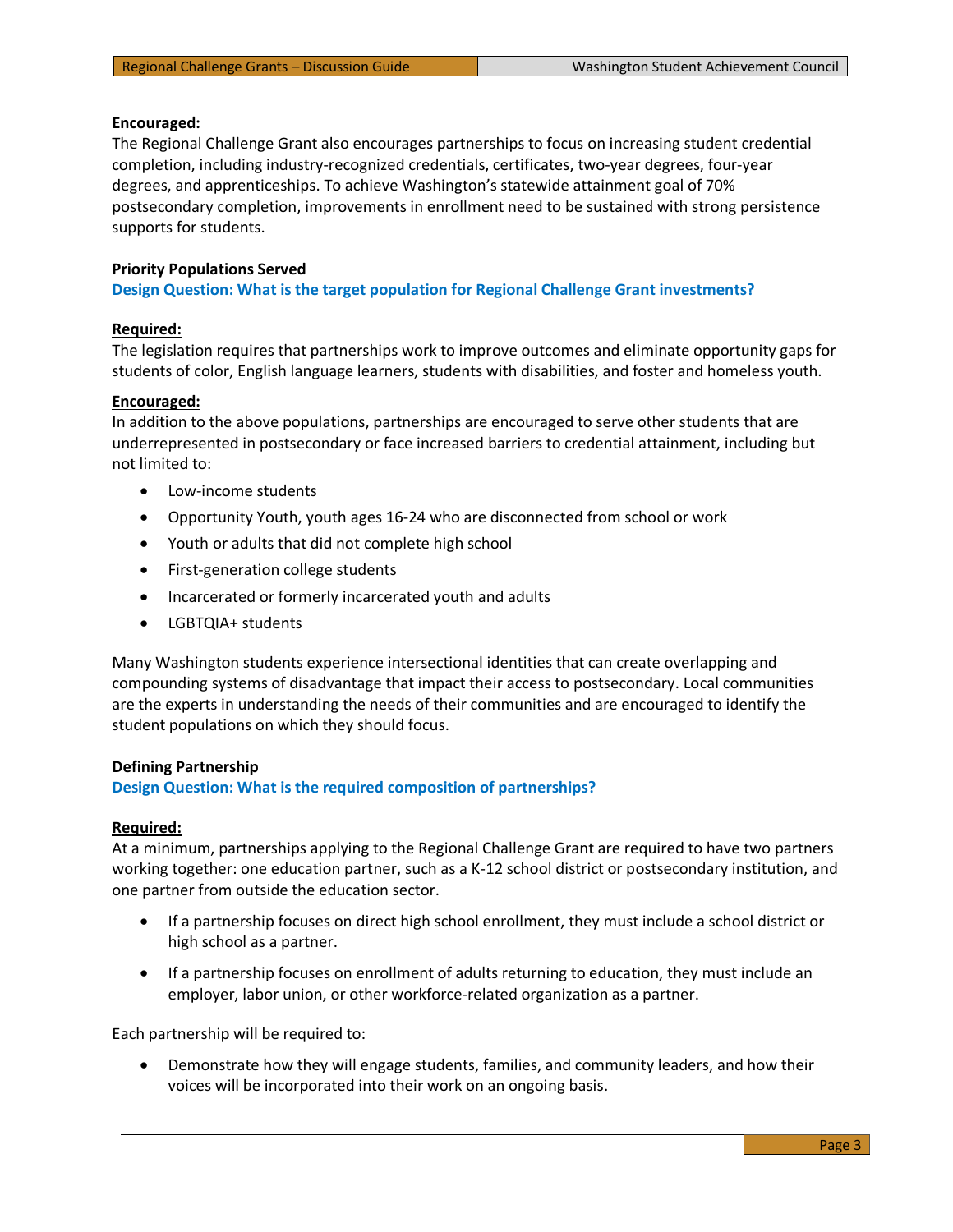- Share their plan for how they will work together, including how they will make decisions and report their collective grant progress.
- Identify a single fiscal agent for the grant funds. Any subcontracting will be done by the fiscal agent, not by WSAC.

#### **Encouraged:**

Partnerships can include a broad range of entities invested in student success:

- Higher education institutions (e.g., public/private colleges, CTCs, universities)
- Local education agencies (e.g., K-12 school districts)
- Community-based organizations, including those that serve historically underserved communities
- Nonprofit service providers, including college access providers and wraparound support providers
- Local foundations or civic organizations
- Employer, business, or workforce development groups, including industry associations, chambers of commerce, or trade unions
- Municipalities, counties, or other local government agencies
- Other local entities

This list is meant to be illustrative, not an exhaustive or limiting list. Communities may choose to have a large array of groups involved in their efforts. There is no expectation that the Regional Challenge Grant investments will fund all groups who participate in a particular community or regional project.

While only two partners are required, more competitive Regional Challenge Grant applicants will be local or regional collaborations that include partners with deep knowledge of the population(s) being served. Partnerships are encouraged to bring in new partners that haven't always been engaged in supporting student college and career pathways. This might include organizations focused on engaging or serving families of color, or employer associations and industry leaders that are invested in supporting and developing their local talent pipeline. Partnerships may also be contracting with service providers or vendors that provide a service or resource but are not engaged as project partners.

Partners should be geographically local to the populations being served, though flexibility will be considered in cases where remote services are needed to best reach or meet the needs of target students.

#### **Investment Mix – A Portfolio Approach**

**Design Question: Are there going to be multiple types or tiers of investments? Should only established partnerships with a track record of success be funded, or new partnerships?**

#### **Recommendation:**

The Regional Challenge Grant will take a portfolio approach and will invest in a mix of local or regional collaborations that represent a range of operating contexts, different types of partnerships, and differing levels of experience. Some investments will be made to established efforts so that they can scale their impacts and test new strategies. Other investments will be made to support start-up efforts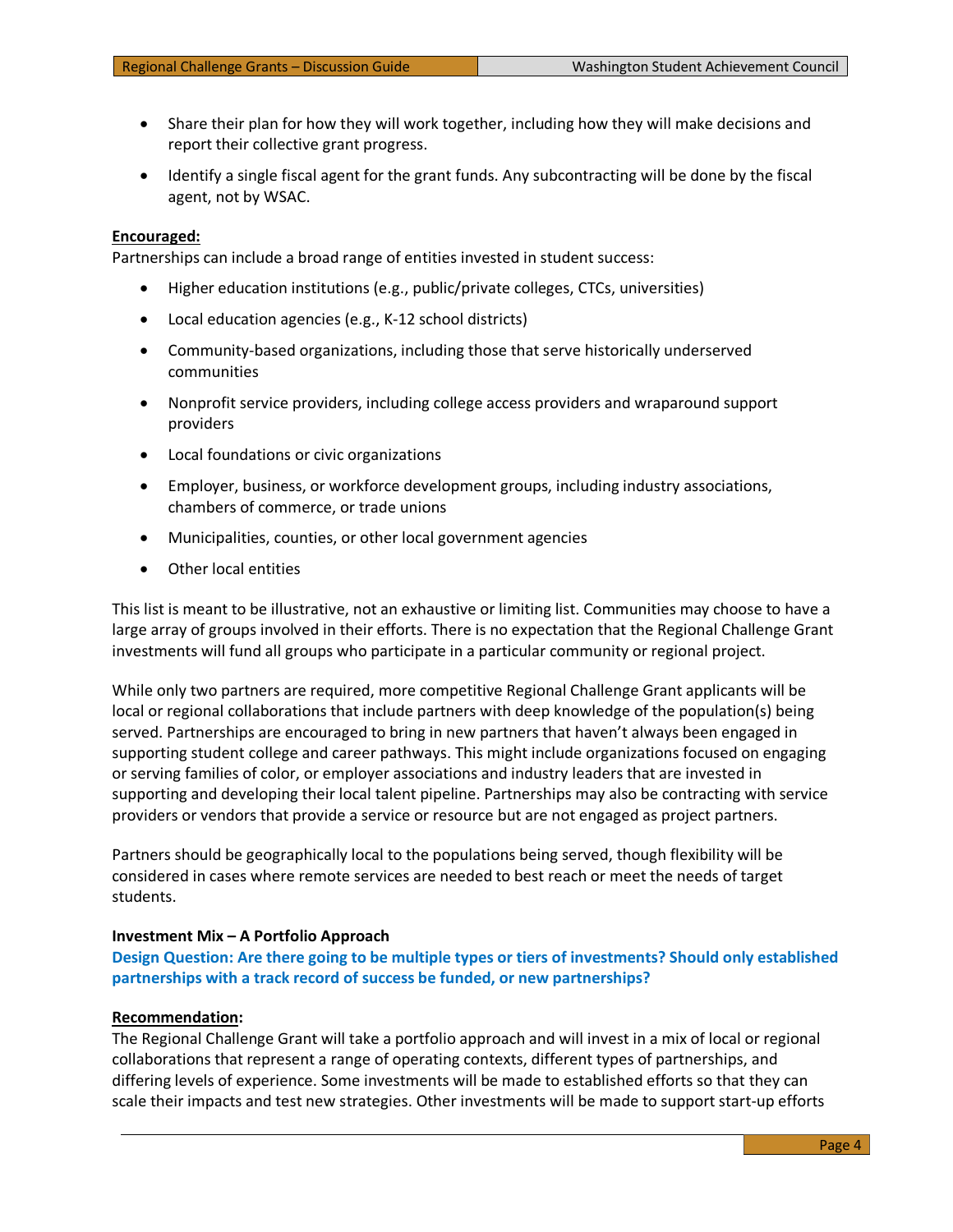around the state. Taking this approach is key to achieving the system change goal. The Regional Challenge Grant will meet communities and regions where they are and help them advance their collaborative work toward the common goal and outcomes. The innovations developed through the Regional Challenge Grant create an opportunity to identify and disseminate promising practices from around the state so that WSAC and other state leaders can support their adoption and scaling.

The Regional Challenge Grant will invest in two types of partnerships:

- 1. Early Stage or Start-up Partnerships to enable them to plan and get started.
- 2. Established Partnerships to enable them to grow their impact through expansion or through the addition of new strategies/tactics.

Our intention is that selected partnerships represent a range of geographies and environments (urban, suburban, rural). In addition, the Regional Challenge Grant will be seeking to make investments in efforts that engage both two- and four-year postsecondary institutions, as well as partnerships that emphasize employer engagement and industry-recognized credentials.

#### **Alignment with Existing Investments**

**Design Question: How will the Regional Challenge Grant increase alignment with existing investments?**

Partnerships that receive Regional Challenge Grants can serve as catalysts in their communities to improve student outcomes in the long term through systems change. The siloed nature of the formal education systems, fragmented deployment of interventions, and the lack of intentional focus on postsecondary enrollment and success for target populations are all barriers to progress. Two key ways partnerships can address these barriers are: 1. better aligning existing system resources to their most impactful strategies and efforts, and 2. helping their communities better leverage existing local and state resources. Effective alignment and deployment of existing resources will be key to long-term sustainability and reaching scale.

#### **Recommendation:**

Strong Regional Challenge Grant applicants will demonstrate how their partners are committing existing funding and resources toward their work. For example, if colleges have staff and funding dedicated to enrollment, partnerships may decide to pursue strategies where these staff could be deployed in new ways that focus on their target students. This would be an example of realigning an existing resource. In addition, WSAC encourages partnerships to access and integrate state resources into their work, including: Otterbot, the Washington College Grant, Guided Pathways, and High School and Beyond Planning. Communities might identify how these resources could be improved to meet their needs or integrate them into their strategies.

#### **WSAC Partnership Role**

**Design Question: How can WSAC serve as a strong partner to Regional Challenge Grant applicants and grantees?**

WSAC sees the Regional Challenge Grant as an exciting opportunity to build relationships and support the work of local communities in new ways. WSAC will be an active, engaged partner as well as an investor in the local work. This is a very different role from traditional "hands off" government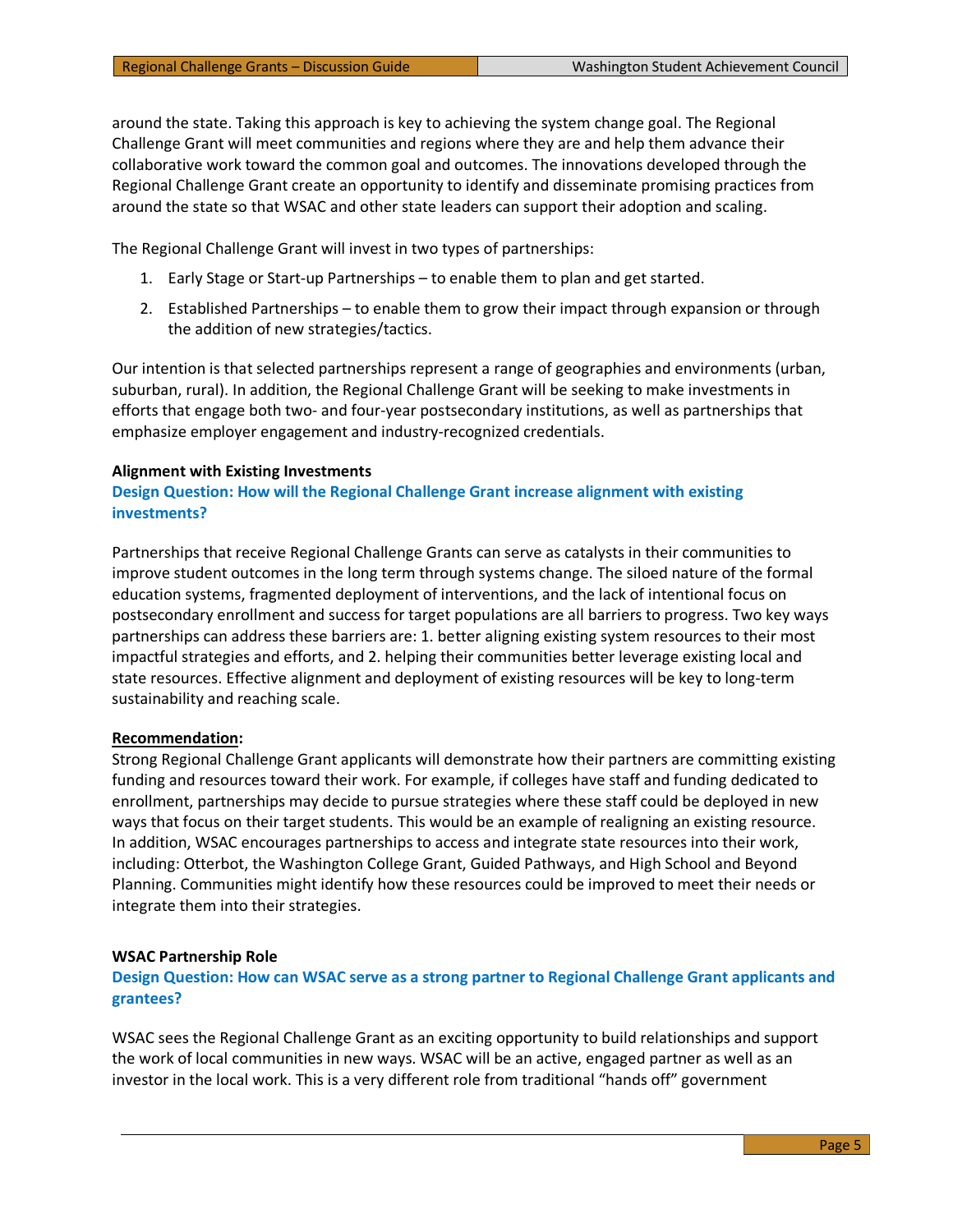grantmaking. Strong partnerships can enable WSAC to better learn from local communities and share the learnings with the goal of scaling efforts and directing resources toward stronger statewide impact.

#### **Recommendation:**

WSAC will organize its internal capacity in order to provide local partnerships:

- Research on innovative strategies and promising practices.
- Technical assistance with baseline data analysis and reporting.
- A learning community to connect with and learn from other regional partnerships.
- A commitment to improving state tools and resources (e.g., Otterbot, financial aid, data sharing) based on feedback from partnerships so that they can work better for local communities.
- Continued partnership and transparent communication throughout the Regional College Grant program.
- Assistance working with other state agencies to identify resources, best practices and to get help solving local implementation problems.
- Connections to potential additional public and private resources when possible.

Together, these robust supports can help accelerate the work of local and regional partnerships beyond the funding alone.

### **Looking Ahead**

Once the key design elements outlined above are clarified, then work can proceed on other Regional Challenge Grant design and implementation considerations.

#### **The next set of design choices include:**

- Procurement process options and preferred investment approach.
- Investment ranges for the varying types of investments.
- Match opportunities.
- Duration of awards (the creation of a fund enables multi-year grant-making).
- Baseline data required of applicants and WSAC ability to assist with initial data.
- Form and structure of investments of varying types (e.g., upfront investment vs. cost reimbursable vs. milestone payment points, etc.).
- Eligible uses of funds.
- Reporting requirements, including metrics of success and data collection (quantitative and qualitative) and WSAC ability to assist.
- Mechanisms for sharing learning and supporting progress.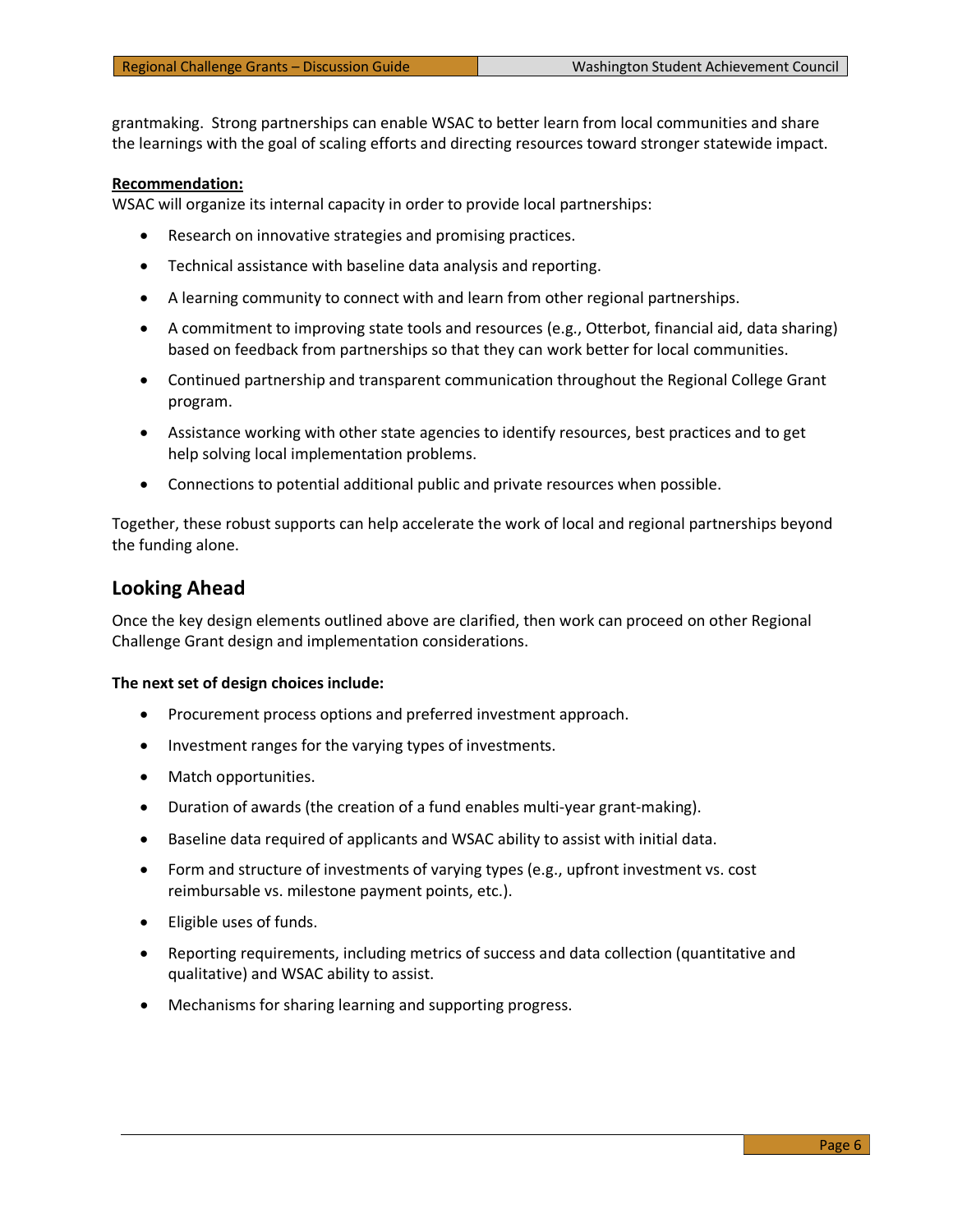# *APPENDIX: Additional Regional Challenge Grant Background*

### **Current Postsecondary Outcomes**

Over the past 20 years, Washington has had a surprisingly low and stagnant rate of enrollment by high school seniors within a year of graduation (Figure 1). Our state average of 60 percent is around 9 percentage points below the national average and far behind states with similar competitive economies such as Massachusetts (75%) and Virginia (67%). Among the west coast states, Washington's direct enrollment rate lags behind Oregon (62%) and California (64%) [\(Link,](https://wsac.wa.gov/sites/default/files/2021-Strategic-Action-Plan.pdf) p 8).





Source: Education Research and Data Center (ERDC), Washington postsecondary enrollment during first year after graduation, 2005-2018 graduates, by sector.

Most recently, Washington's colleges are experiencing steep and unprecedented enrollment declines during the COVID-19 pandemic [\(Link\)](https://wsac.wa.gov/sites/default/files/2021-01-12-Fall-Enrollment-Report.pdf) as students face new barriers in their efforts to plan for and pursue post-high school credentials, or decide to forgo additional education or training to enter the workforce in a tight labor market. Between Fall 2019 and Fall 2021, roughly 60,000 fewer students enrolled in Washington's public 2-year and 4-year colleges with greater enrollment declines for first-year students and Pell-eligible students  $(Link)$ . Beyond the new challenges presented by COVID, deep inequities by race and ethnicity have persisted throughout Washington's education system, particularly when it comes to postsecondary completion  $(Link)$ .

# **Statewide Investments in College Access & Success**

In recent years, Washington state has made significant investments expanding access to financial aid and now, with the Washington College Grant, has the most comprehensive state policy on affordability in the nation. The State has focused on improving FAFSA and WASFA filing rates and on improving access to Running Start and College in the High School. New investments have been made to bolster the funding for high school counselors. SBCTC policy has increasingly emphasized the importance of using